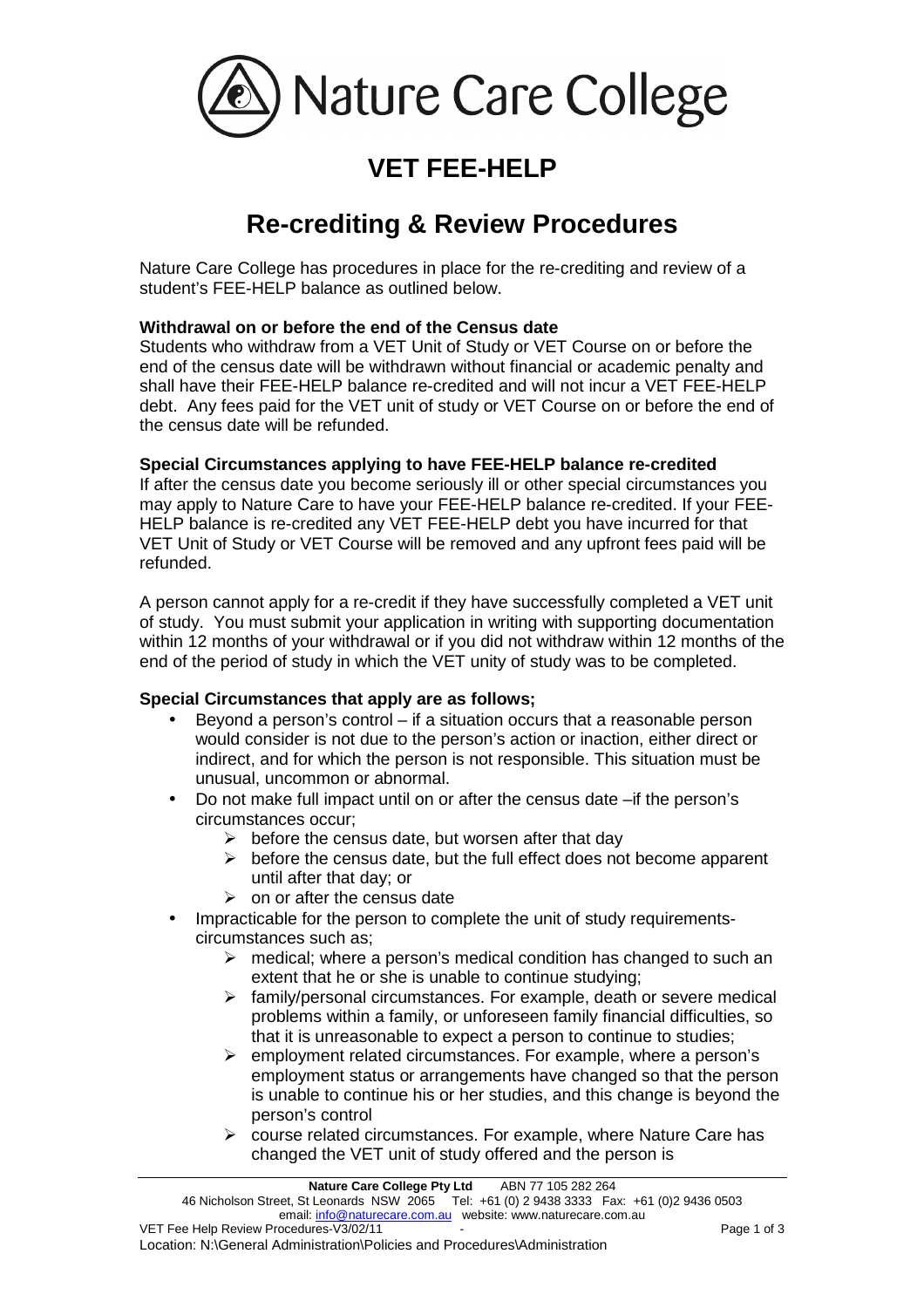disadvantaged by either not being able to complete the VET unit/s of study or VET courses.,

- A person is unable to complete the requirements for a VET unit of study, for example, if the person is unable to:
	- $\triangleright$  undertake the necessary private study required, or attend sufficient lecturers or tutorials or meet other compulsory attendance requirements on order to meet their compulsory course requirements
	- $\triangleright$  complete the required assessable work
	- $\triangleright$  sit the required examinations
	- $\triangleright$  complete any other course requirements because of their inability to meet above
- **Special circumstances do not include for example**,
	- $\triangleright$  lack of knowledge or understanding of how VET FEE-HELP works
	- $\triangleright$  a person's incapacity to repay a debt, as repayments are income contingent and the person can apply for a deferral of a compulsory repayment in certain circumstances

#### **Notification**

Nature Care's nominated officer, the Student and Learning Services Manager will review applications promptly and will notify the student of the decision in writing within one month of receiving the application. Nature Care will advise the student of their rights for a review of the decision if the student is unsatisfied with the outcome. The student will be advised that the time limit for applying for a review is 28 days from the day the applicant first received notice of the decision.

#### **Applying for a Review of the Decision**

The student must state the reason why they are applying for a review of a decision. The person responsible for reviewing the decision will be the Director of Education. Nature Care will:

- acknowledge receipt of the request for a review
- notify the student in writing of the reviewer's decision and the reasons for making the decision
- inform the student that, if the reviewer has not advised the applicant of a decision within 45 days of receiving the application for review, the reviewer is taken to have confirmed the original decision
- advise the student of their right to appeal to the Administrative Appeals Tribunal (AAT) for a review of the reviewer's decision if the applicant is unsatisfied with the outcome; and
- provide the applicant with the contact details and address of the nearest AAT registry

#### **Reconsideration of the reviewable decision by AAT**

A person may make an application to the AAT for a reconsideration of a provider's decision to refuse to re-credit or remit, and may supply additional information to the AAT that they did not previously supply to Nature Care (including the Nature Care reviewer).

The AAT website is: http://www.aat.gov.au/

The closest AAT registry is located at:

Administrative Appeals Tribunal Level 7, City Centre Tower 55 Market Street Sydney NSW 2000